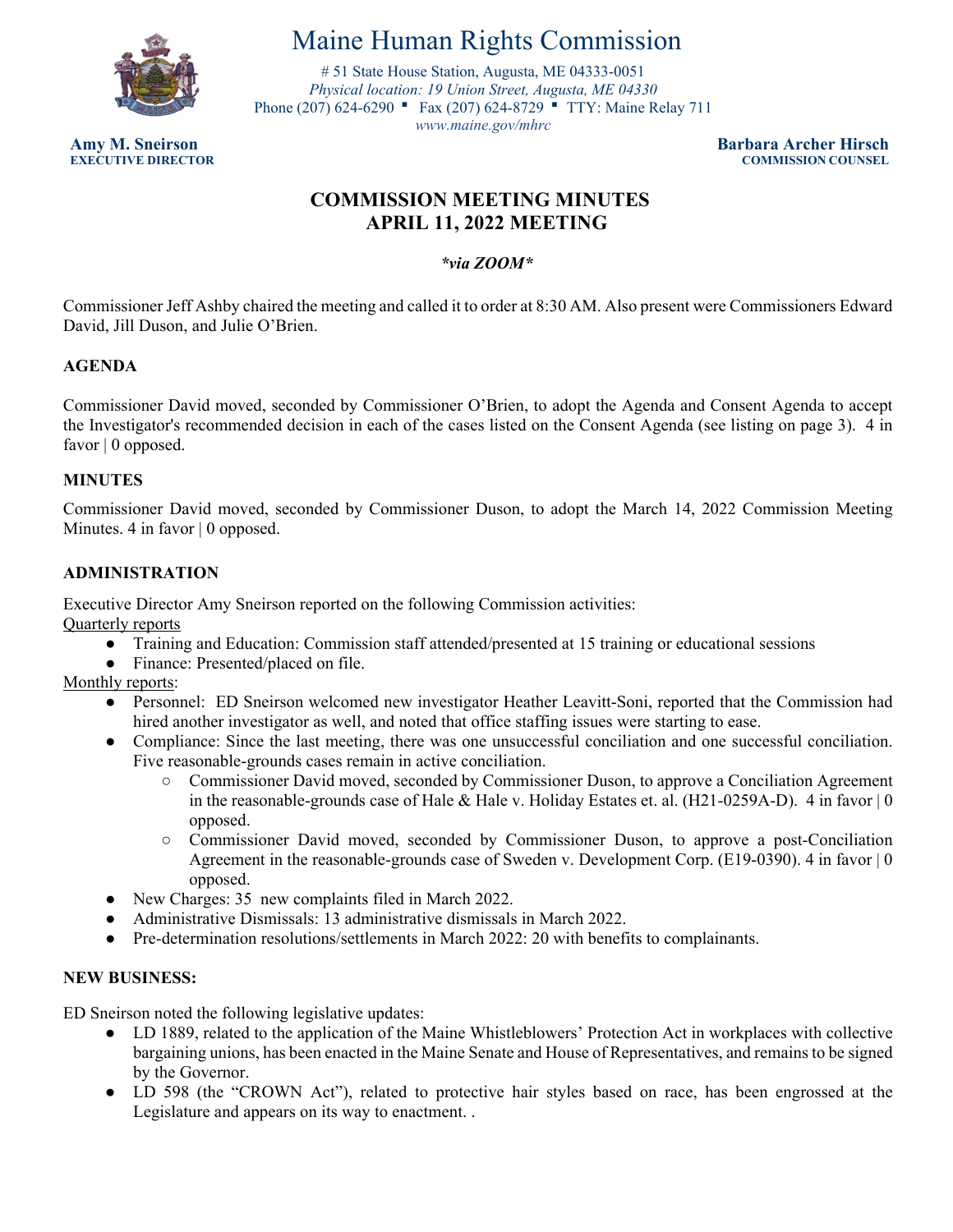● LD 1871, related to extending the Commission's pilot project accepting/reporting on complaints related to unhoused status, was signed by the Governor on April 4. This extends the pilot project, which was largely derailed during the COVID-19 pandemic, by two years.

The Commission completed the business portion of the agenda at 8:40 AM.

#### **At 8:45 AM Commissioner Ashby began the case hearing agenda.**

PA20-0149-B: *Mysti Inanna Aymara (Windham) v Maine Department of Corrections (Augusta)*. Mysti Inanna Aymara restated her position as the Complainant. Attorney Jill O'Brien restated the position of the Respondent. Investigator Robert Beauchesne reviewed his report and recommendations. Commissioner David moved, seconded by Commissioner Duson, to find that there are no reasonable grounds to believe that the Maine Department of Corrections discriminated against Misti Inanna Aymara on the basis of disability and the complaint should be dismissed. 3 in favor | 1 opposed (Duson opposed).

PA20-0125: *Timothy Sounier (Augusta) v. Correct Care Solutions (Augusta)*. Timothy Sounier restated his position as the Complainant. Attorney Lisa Peck restated the position of the Respondent. Investigator Alex Brindley reviewed her report and recommendations. Commissioner David moved, seconded by Commissioner Duson, to find that there are no reasonable grounds to believe that Correct Care Solutions discriminated against Timothy Saumier on the basis of disability and/or sex and the complaint should be dismissed. 4 in favor | 0 opposed.

E20-0180: *Alyssa Angell (Turner) v. Remedy Compassion Center, Inc. d/b/a Curaleaf Auburn (Auburn)*. Attorney Adam Lee restated the position of the Complainant. Attorney Melinda Caterine restated the position of the Respondent. Investigator Alex Brindley reviewed her report and recommendations. Commissioner David moved, seconded by Commissioner O'Brien, to find that there are no reasonable grounds to believe that Remedy Compassion Center discriminated against Alyssa Angell based on her disability and/or sex, or retaliated against her for engaging in WPAand/or MHRA-protected activity, and the complaint should be dismissed. 4 in favor | 0 opposed.

E20-0159: *Patricia Robinson (North Yarmouth) v. MSAD 51 (Cumberland)*. Patricia Robinson restated her position as the Complainant. Attorney Jeana McCormick restated the position of the Respondent. Investigator Alex Brindley reviewed her report and recommendations. Commissioner Duson moved, seconded by Commissioner O'Brien, to find that there are no reasonable grounds to believe that MSAD 51 retaliated against Patricia Robinson for engaging in MHRA- and/or WPAprotected activity and the complaint should be dismissed. 4 in favor | 0 opposed.

 Investigator Alex Brindley reviewed her report and recommendations. Commissioner Duson moved, seconded by H21-0436A/B\*: *Therese Kapinga (Portland) v. Sean Duffy (Portland) and Terrace Pond, LLC (Portland)*. Attorney Erik Peters restated the position of the Respondents. Attorney Brooke Bailey restated the position of the Complainant. Commissioner David, to find reasonable grounds to believe that Sean Duffy and Terrace Pond, LLC discriminated against Complainant based on her national origin and/or color (hostile housing environment, making housing unavailable) and that conciliation should be attempted; after Commissioner Ashby suggested taking the two claims separately, Commissioner Duson withdrew her motion and Commissioner David withdrew his second of the motion. Commissioner Ashby moved, seconded by Commissioner David, to find that there are **reasonable grounds** to believe that Sean Duffy and Terrace Pond, LLC discriminated against Complainant by making housing unavailable based on her national origin and/or color and the claim should be conciliated. 3 in favor | 1 opposed (O/Brien opposed). Commissioner Duson moved, seconded by Commissioner David, to find reasonable grounds to believe that Sean Duffy and Terrace Pond, LLC discriminated against Complainant by subjecting her to a hostile housing environment based on her national origin and/or color. 2 in favor | 2 opposed (O'Brien, Ashby opposed); as the motion did not prevail, the default finding is that there are no reasonable grounds to believe unlawful discrimnation occurred and the claim should be dismissed.

H21-0467-A/B: *Carl White (Orono) v. Laurene G. Vanpeuresm, Jr. (Bangor) and Maine Development Associates (Portland)*. Attorney Megan Salvin restated the position of the Complainant. Attorney Bill Kelly restated the position of the Respondent. Investigator Jane O'Reilly reviewed her report and recommendations. Commissioner David moved, seconded by Commissioner Ashby, to find that there are no reasonable grounds to believe that Laurene G. Vanpeuresm, Jr. and/or Maine Development Associates either discriminated against Carl White on the basis of disability (refusal to rent,